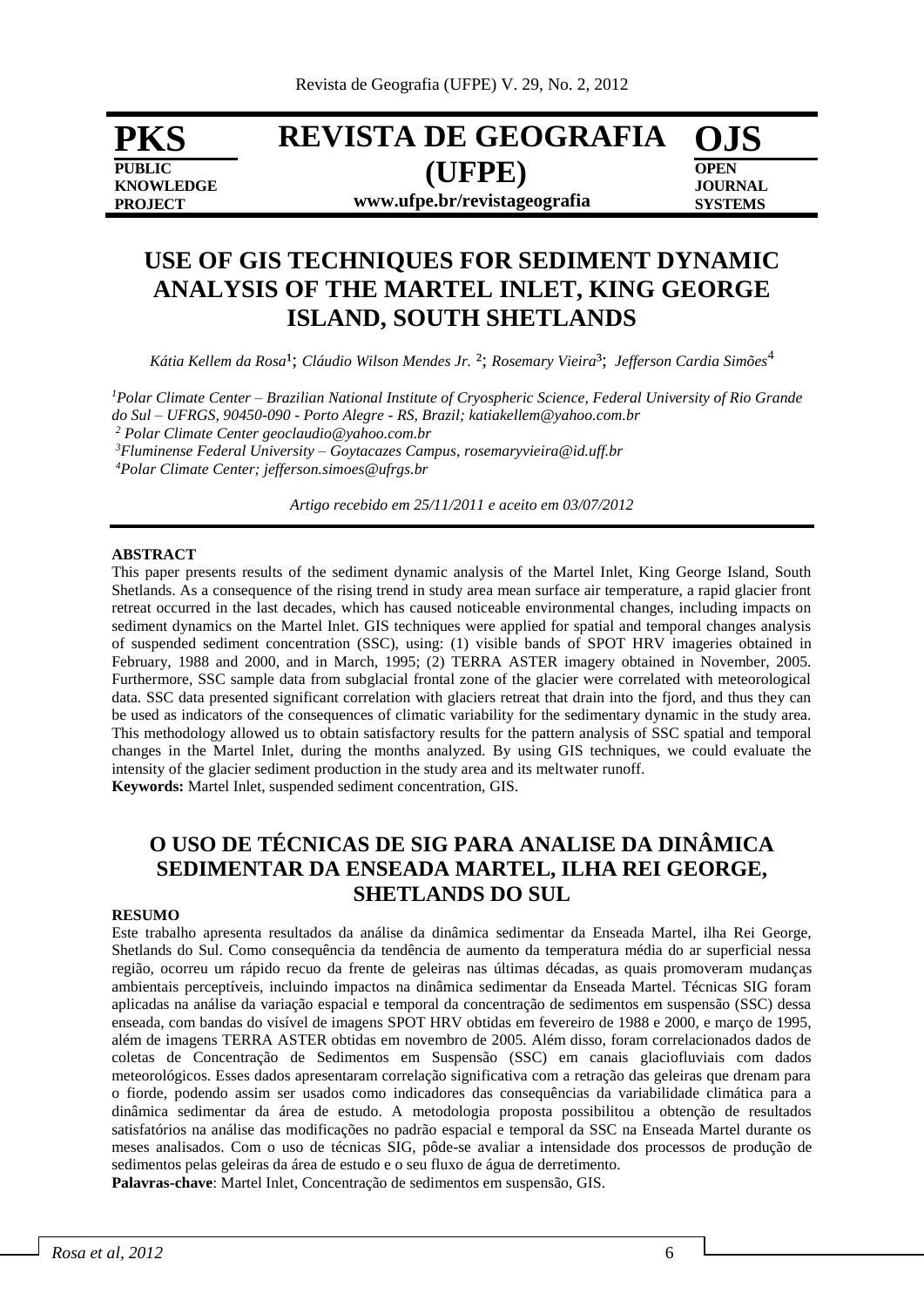### **INTRODUÇÃO**

The suspended sediment concentration (SSC) is one of the most important oceanographic parameters in glacial environments, since its spatial distribution and temporal changes can be used to infer the variability in the glacier ablation processes, due to its sensitive response to the meltwater runoff. The sediment supply indicates the glacier erosion action related with their thermal regimes (Ritchie and Schiebe, 1986). In respect to their thermal regime, glaciers can be classified as cold, temperate or polythermal. The ice temperature has an important control in several processes in the glacial environment, including basal melting and sliding and meltwater runoff, (Benn e Evans, 1998).

This paper aims to identify the SSC spatial and temporal variability in Martel Inlet glaciomarine environment (Figures 1, 2 and 3), King George Island (KGI), South Shetlands. It investigates the relationship between glacier retreat and the SSC contribution of the meltwater runoff in the Martel Inlet, and addresses suspended sediment production and

transportation processes integration. The glacial sediment supply changes in Martel Inlet, resulting from the erosion action and from its transport to the glaciomarine environment, depend on several factors, including glacial retreat rate, glacier flow velocity and thermal basal conditions in the fjord.

Martel Inlet is classified as a fjord-like feature with proglacial front (such as Wanda glacier) and it is surrounded by outlet glaciers. Terrigenous sediment rate in South Shetland fjords is higher than those in the Antarctic Peninsula.

#### **REVISÃO DE LITERATURA**

The inorganic SSC in Admiralty Bay, measured by Pecherzewski (1980) in the summer, was  $44.1 \text{m}$ .g.dm<sup>3</sup> at  $50 \text{m}$ depth; 13.6mg dm<sup>3</sup> in 50-100 m depth; and 5.5mg dm<sup>3</sup> under 100 m depth. Domack and Ishman (1993) estimated  $12mg$  1-<sup>1</sup> for SSC in Admiralty Bay in 1993. SSC plumes were observed near the outlet glacier fronts in the Martel Inlet by Pilchemaier *et al.* (2004) and Rosa et al. (2010).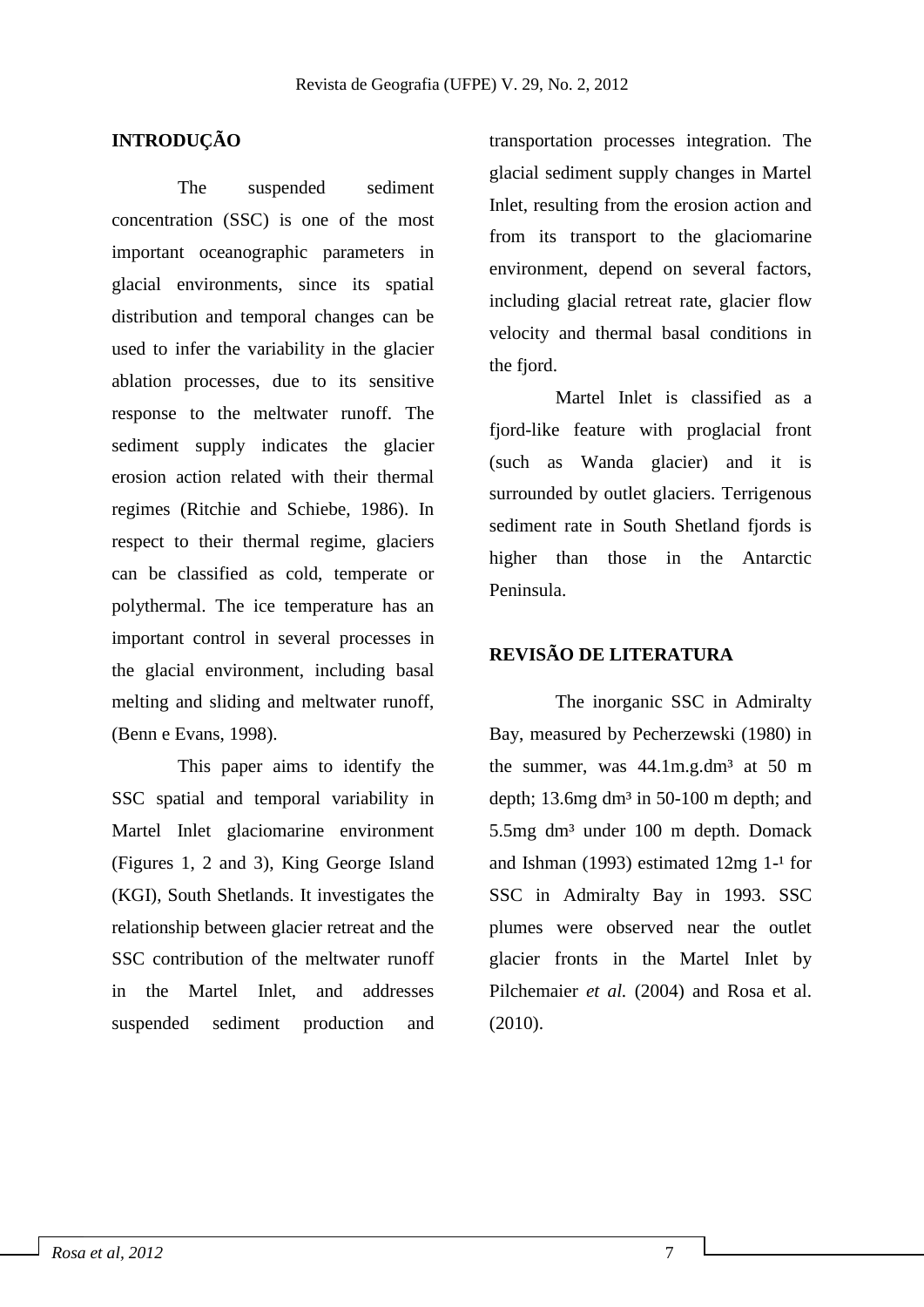

Figure 1 - Martel Inlet location on the King George lsland, and the Wanda Glacier.

Figure 2 – Glaciers in Martel Inlet. Bathymetric contours and glacier drainage basin limits are also shown. Data provided by the Admiralty Bay Map Server prototype – Polar and Climate Center (2010).

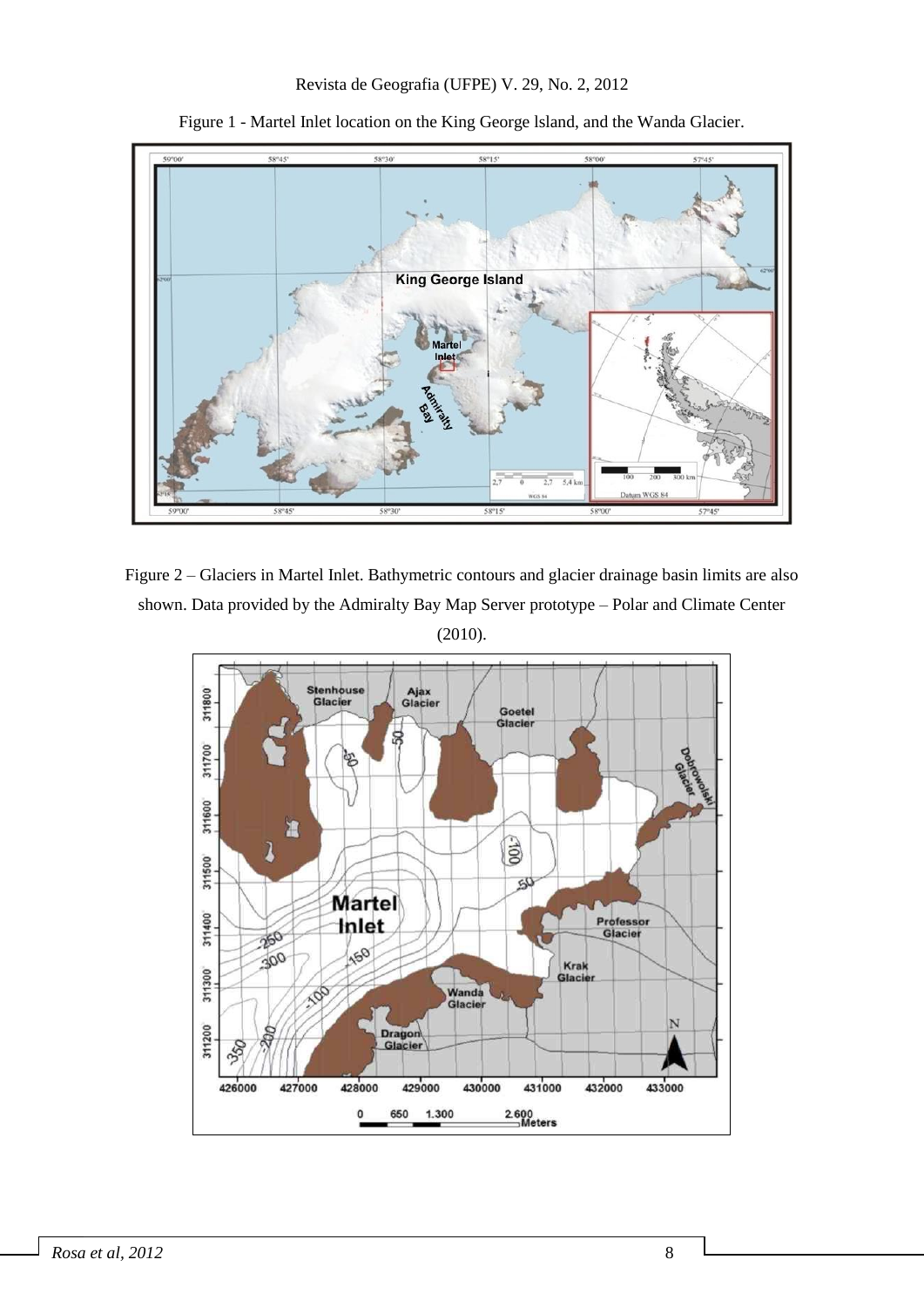Figure 3 –Sediment plumes in Martel Inlet. (Photography taken by an Aerial Detachment onboard Ary Rongel vessel, during OPERANTAR XXVI – 2007/2008).



The sediment plumes identified on the bay surface are linked mainly to meltwater contribution from subglacial and proglacial channels (Figure 4) (Pecherzewski, 1980; Gruber, 1989; Griffth and Anderson, 1989; Domack et al., 1989; Domack and Ishman, 1993; Yoon et al., 1997; Yoon et al., 1998; Aquino 1999, Pilchemaier et al., 2004). Sediments are also transported by icebergs from tidewater glacier fronts (Pecherzewski, 1980). However, there are not any studies about the rate of sediment supply from icebergs in the study area.

Interflows are formed near the tidewater glacier fronts (Anderson and Molnia, 1989). According to Syvisky (1989), 70% of the sediments total discharge released by glacial action will be deposited up to about 500 m from glacier fronts. The sediments flow within the Martel Inlet form a turbidity plume, with maximal concentrations at about 40 m depth. The mechanisms of the plume generation are attributed to upwelling flows from the subglacial meltwater channels (Gruber, 1989). Domack and Ishman (1993) and Rakfusa-Suszczewski (1993) observed that a surface layer of low saline water can be formed as a consequence of the snowmelt runoff and by liquid precipitation in fjords. Its influence can reach at about 75 m depth.

Aquino (1999) considered the weather as a major factor that control the sedimentation processes in the study area.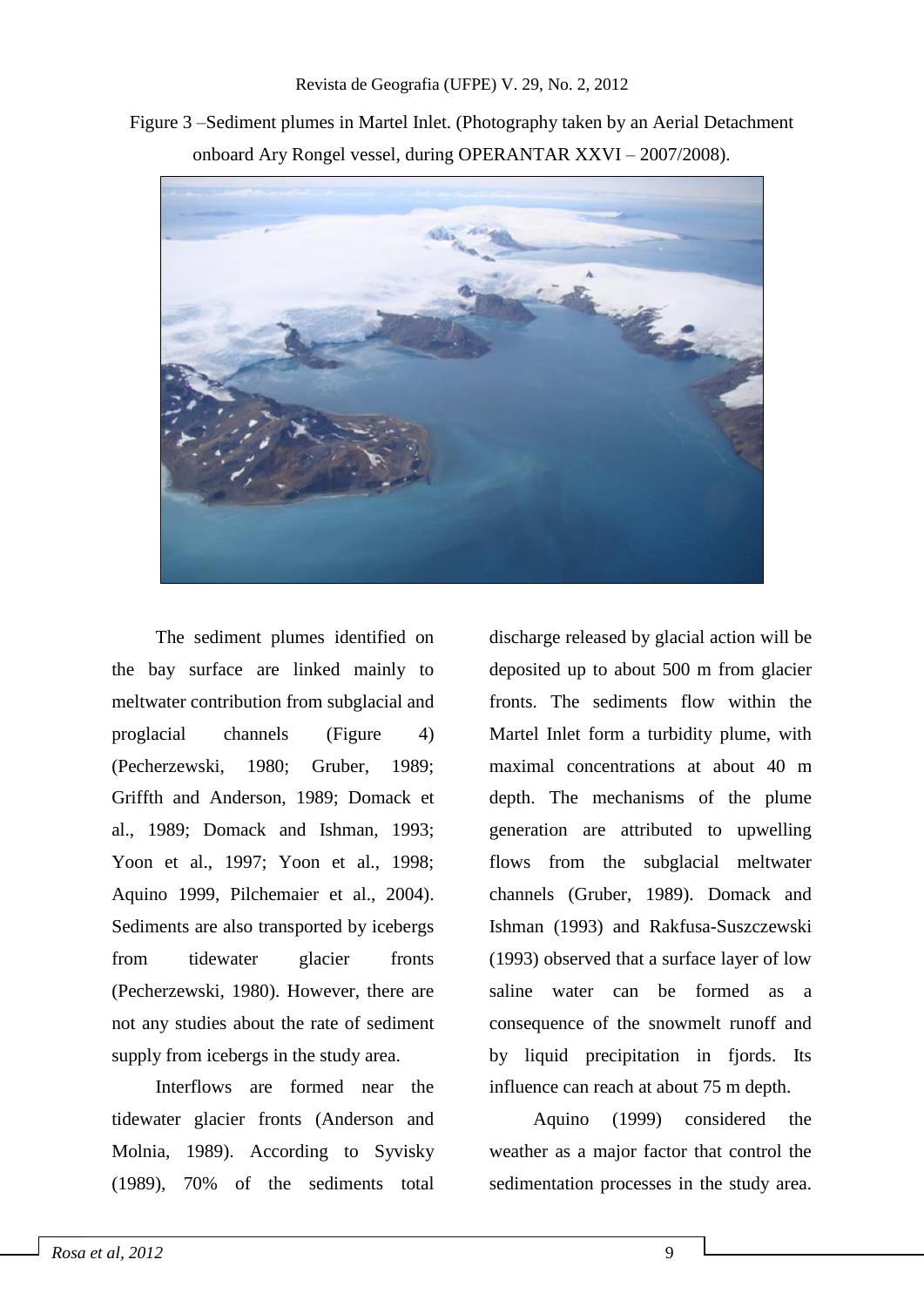Temperature and precipitation changes affect the meltwater generation and influence the terrigenous sediment supply. Additionally, the maritime subpolar climate causes more meltwater runoff, contributing to glacier erosion processes and the erosion product transportation to the glaciomarine environment. The SSC spatial distribution has great variability, in response to the meteorological and oceanographic conditions in the inlet (Vogt e Braun, 2004).

Other studies showed a strong relationship between glacial erosion processes and rapid glacier retreat in fjords. Over the past 60 years, was observed a rising trend in Antarctic Peninsula mean surface air temperature, between 2.5 and 3.0°C (Blindow et al., 2010). Several studies observed a glacier front retreat on the Martel inlet since 1950 (Park et al., 1998; Bremer, 1998; Simões and Bremer, 1995; Simões et al., 1999; Aquino, 1999; Braun and Gossmann, 2002; Vieira et al., 2005; Rosa et al., 2006; Rosa et al., 2009). Over the past 30 years, the number of days with liquid precipitation has increased in the summer. This process accelerated the snowmelt and increased the negative mass balance of the local glaciers (Braun et al., 2001; Ferrando, 2009). As a result of regional warming, the expansion of deglaciarized areas and meltwater runoff were evident. This increased erosion processes and suspended sediment supply to the Martel Inlet. To understand such processes it is important to investigate the influences of the climate variability for sediment dynamic in the study area.

#### **MATERIAL E MÉTODOS**

The monitoring of SSC seasonal variability was performed by processing satellite images from different years (1988, 1995, 2000 e 2005) and by using meteorological data. The application of a linear contrast stretch in the SPOT color composite image used in this study enhanced the SSC (Figure 4). Through this operation it was possible to detect the suspended sediment plumes on the water and quantify their spatial distribution and concentration. The remote sensing products can be considered as a potential instrument for mapping the SSC in waterbodies with estuarine circulation. However, applications of remote sensing data in these areas depend on access to time series of images. In subpolar maritime climates, characteristic of the KGI, there is an extensive cloud cover during most of the year and low sunlight conditions in a few months of the year. These conditions can influence significantly the temporal data coverage from optical sensors. Additionally, the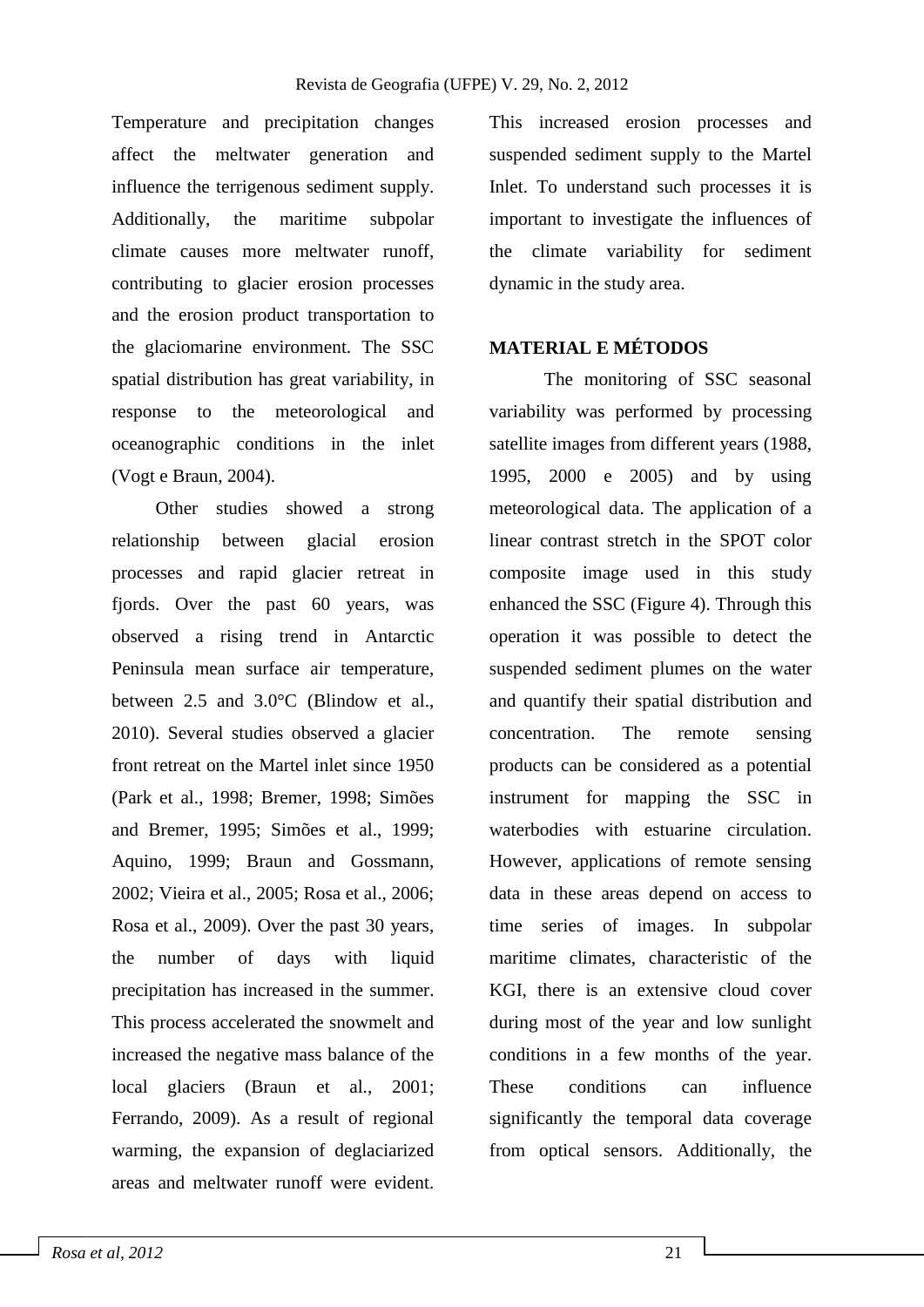differences of the reflectivity in surface water as consequence of cloud cover, presence of shallow water, ice and wind action on surface water can

complicate the comparison of satellite data from different years for the SSC quantification in the study area (Vogt and Braun, 2004).

Figure 4 – SPOT color composite (RGB 123), processed by a linear contrast stretch, shows the spatial distribution and concentration of the suspended sediment in Admiralty Bay - February, 2000.



Digital processing was performed in multispectral scenes acquired by SPOT (HRV), on a Quickbird (October, 2006) and TERRA (ASTER) platforms. The SPOT imageries were obtained in February, 1988, March, 2000 and in 1995, with 20 m spatial resolution. The ASTER imagery was obtained in November, 2005, with a 15 m spatial resolution. The methodology proposed in this study was developed in three stages:

#### **Data pre-processing:**

Data pre-processing consisted on the ASTER image georeferencing by ENVI software (ITT VIS), using a polynomial model with second order and data resampling by a nearest neighbor interpolation. Control points were collected from the SPOT images geometrically corrected, in UTM projection, with data referenced to WGS-84.

**Suspended sediment classification by using an unsupervised method and a knowledge-based algorithm (Figure 5):** 

The SSC classification was carried out using visible bands of the HRV and ASTER sensors, due to the high SSC reflectivity in the water in these wavelengths (Vogt and Braun, 2004;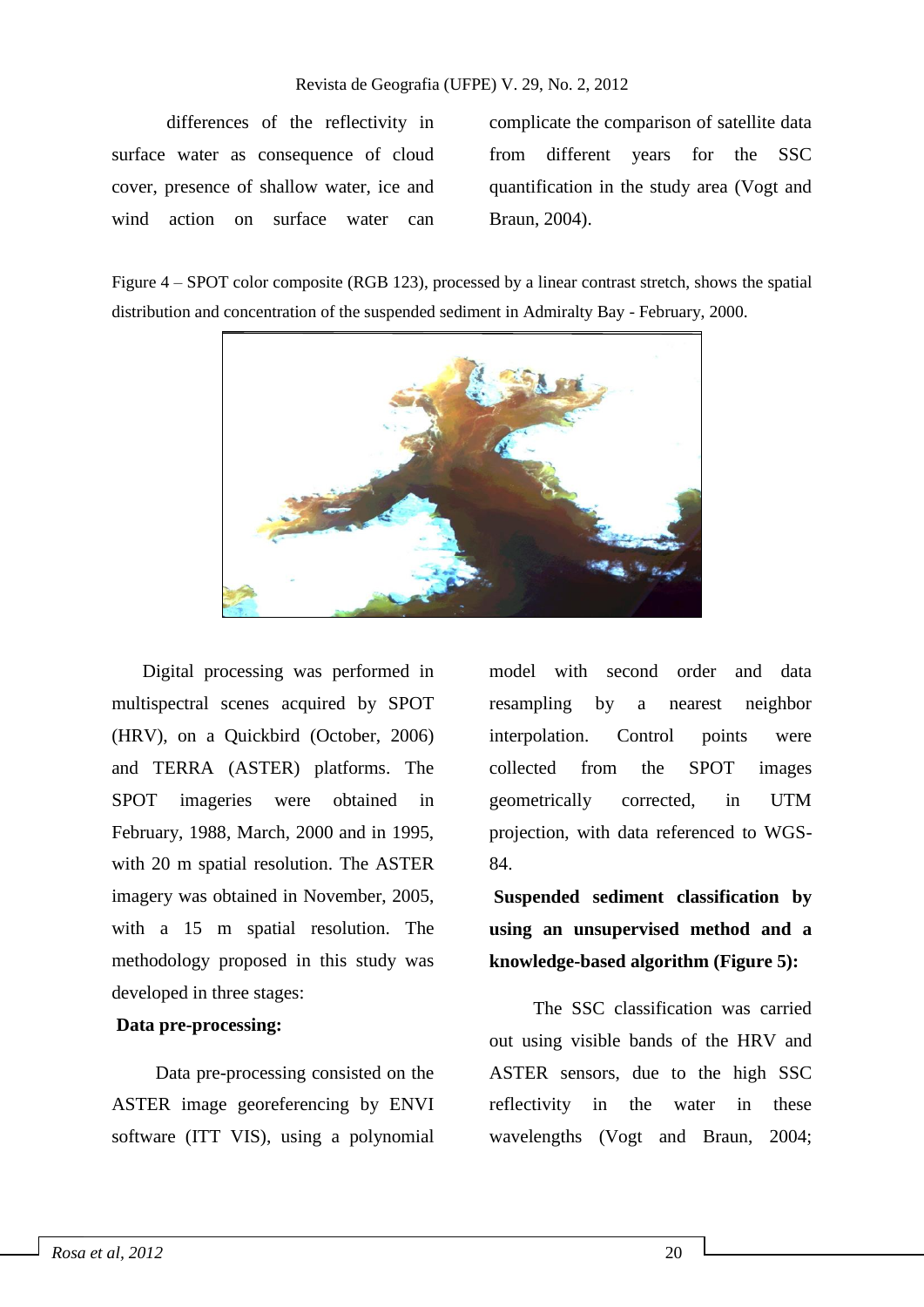Lorenzzetti et al., 2007). The image classification was performed by using the Isodata unsupervised method.

The Isodata unsupervised method assigns classes based on statistical parameters of spectral properties and on cluster analysis, considering the image gray levels. Thus, the spectral pattern recognition occurs without the provision of spectral parameters of each class in the scene and this algorithm identifies the classes within the whole data (Crosta, 1992).



Figure 5 – Data processing chain used for SSC classification.

The SSC classification was carried out by using the selected clusters and it was also based on a buffer zone image derived from Euclidean distance images generated in ArcGISTM (ESRI, Inc.). The latter consisted on a 1 km buffer zone from KGI coastline in the Martel Inlet (Figure 5), that was considered an area of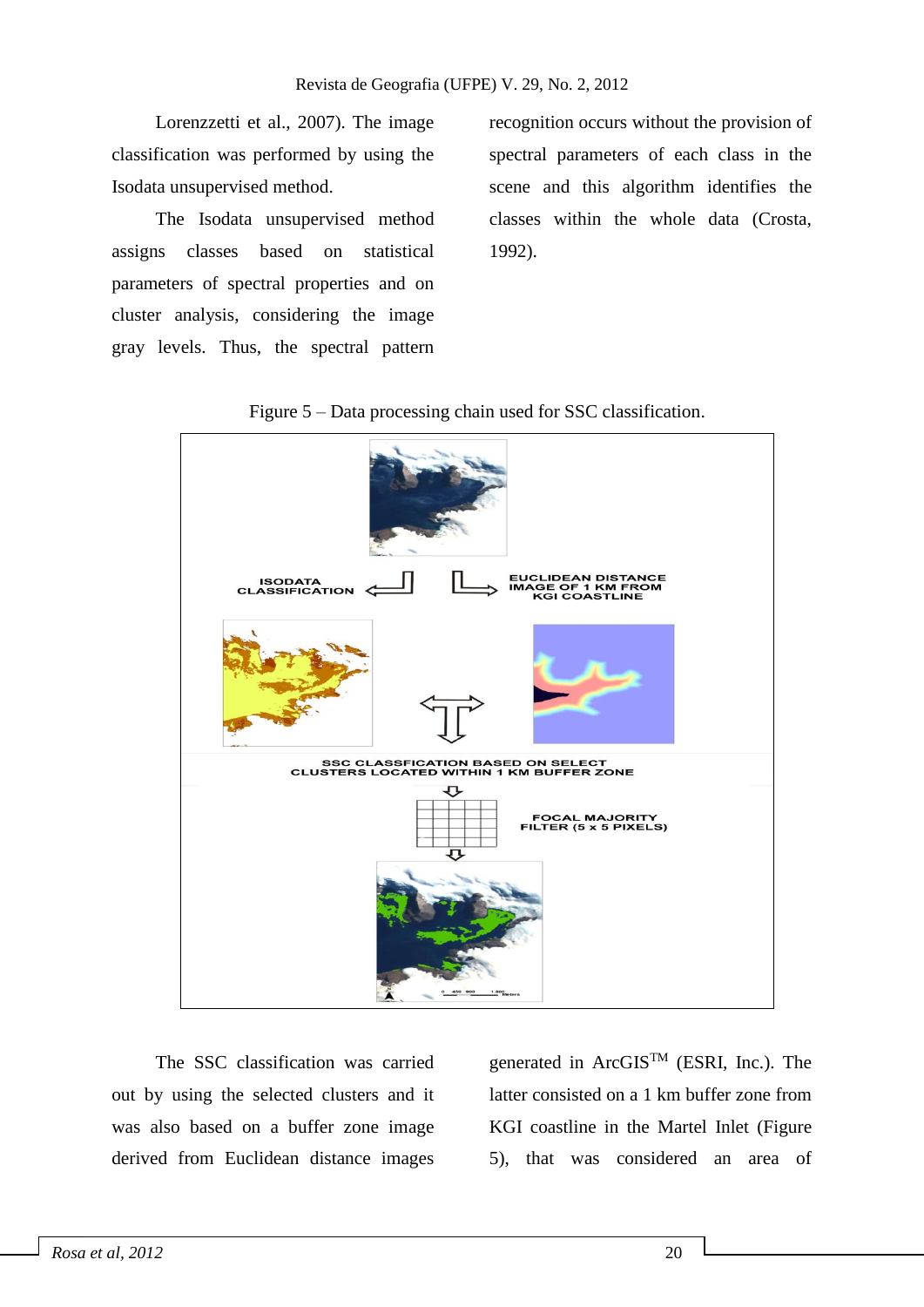maximum occurrence of meltwater plume sedimentation. In general, its rates decrease exponentially with distance of 1 km from the tidewater glacier fronts (Syvitski, 1989)..

Classification by decision rules were implemented in  $\text{ArcGIS}^{\text{TM}}$  to detect SSC pixels from the selected clusters located within 1 km from KGI coastline. A focal Majority filter, with 5 x 5 pixels window, was used to data post-classification, to remove pixels and groups of pixels that did not meet the minimum requirement, generating more continuous and consistent classes and thus improving the accuracy of classification.

## **(a) Analysis and interpretation of the classified maps**

The SSC dispersion pattern observed in the classified maps (Figure 7) were correlated to glacier flow velocity data (Figure 6), glacier area, degree of glacier retreat (data provided by the Admiralty Bay Map Server prototype) and even the weather conditions**,** during the acquisition of HRV and ASTER images used in this study (meteorological data obtained by INPE - National Institute for Space Research – Antarctic Station Comandante Ferraz - KGI, 62 ° 05 '07''S, 58 ° 23' 33''W).

The monitoring of the SSC dispersion pattern by *in situ* collection is inaccessible for most of the year. SSC

samples in the ablation channels of the Wanda Glacier (which drains into the Admiralty Bay, through a proglacial lagoon) (Figure 2) were made daily during January and February, 2010 and 2011 (ablation season), to estimate the sediment supply and the variability of its contribution to the bay. These fieldwork activities were conducted during the Brazilian Antarctic Operations XVIII and XXIX.

#### **RESULTADOS E DISCUSSÃO**

The SSC classification, resulted from the application of the knowledgebased algorithm elaborated in this study, allowed us to identify satisfactorily the pattern of the SSC spatial and temporal distribution in the Martel Inlet, during the months analyzed (Figure 7).

However, the presence of clouds in the study area affected the application of classification methods. In this methodology, there were difficulties to estipulate digital number thresholds for SSC detection in visible bands, due to its spectral characteristic changes, as well as the type and areas of clouds in the study area.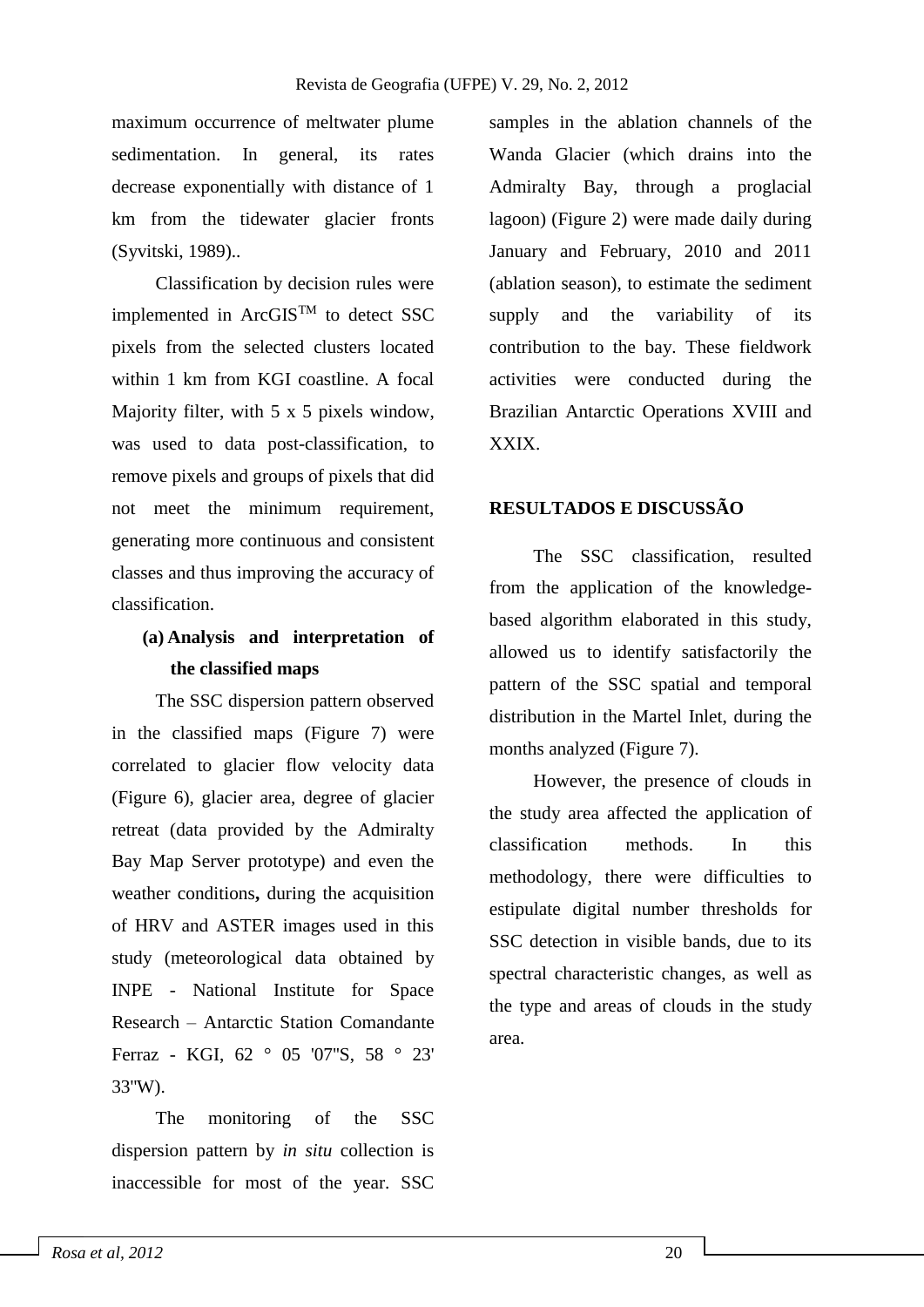

Figure 6 – Flow velocity map of glaciers located at the Martel Inlet. Data provided by Mathias Braun (Moll et al, 2006).

According to Mendes and Cirilo (2001), classification problems may occur due to changes in reflected energy in relation to time of day and season. Therefore, the SSC spectral signature can change from one image to another and there can also be differences among classes within the pixel, generating uncertainties in the classifications.

We observed in the classified images that sediment plumes are well distributed in proximal zone of the tidewater glaciers in the Martel Inlet. The high SSC agreed

with data obtained by Vogt and Braun (2004). The absence of sediment plumes near the exposed areas indicated that there was little SSC contribution. The SSC data can be correlated with meltwater runoff from tidewater glacier fronts. These sediments were product of the glacial erosion action and were transported by a possible developed subglacial drainage system.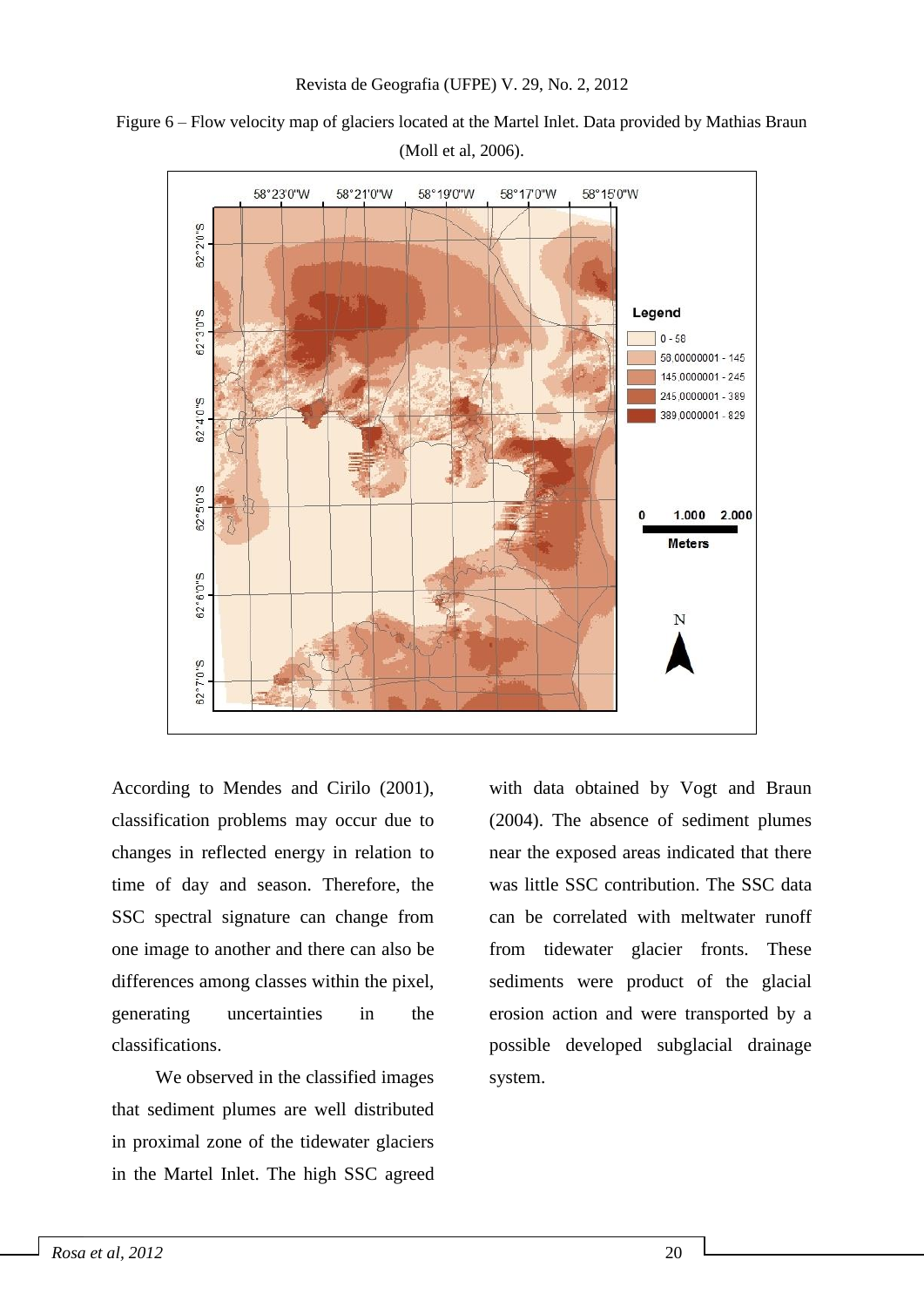



Besides, they can evidence warm thermal basal conditions for these glaciers. According to Vogt and Braun (2004), the strong fresh water and sediment inputs to the Martel Inlet have relevant impact on marine ecosystem. Rakusa-Suszczewski et al. (1993) observed that the nutrients availability and seasonal variations are more controlled by the dynamics of hydrological processes than biological processes in the study area.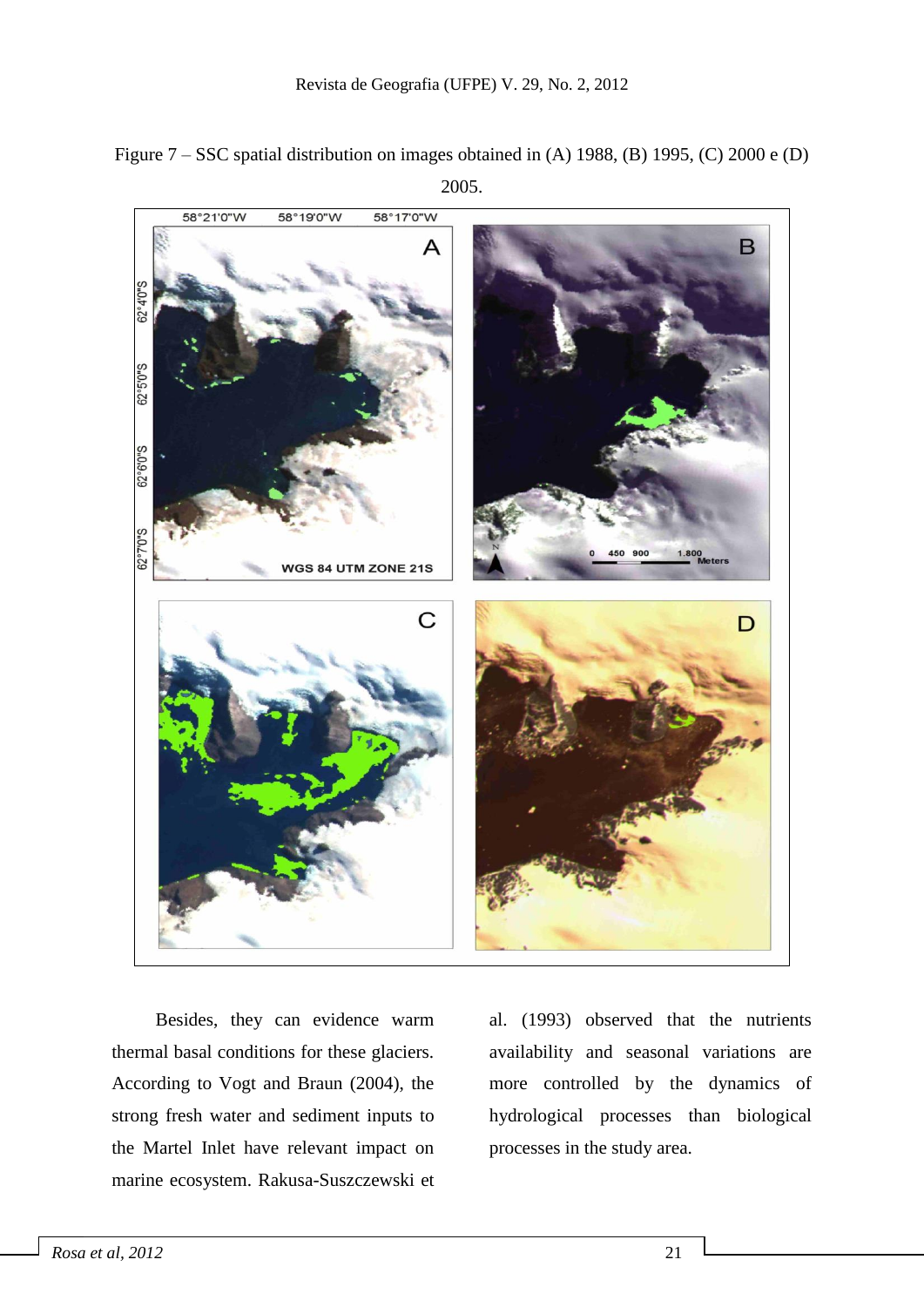There was a significant contribution to SSC supply from some glaciers, which have recorded the most rapid retreat process (e.g., Krak, Dobrowolski, Stenhouse and Ajax glaciers - Figures 8 and 9). Additionally, it was observed that the highest concentration of SSC occurred at the proximal zone of the glaciers that have greater extension (Figure 2) and ice flow speed (Figure 7), and therefore a higher sediment transport capacity.

Meteorological and satellite image acquisition data presented strong correlation. Images of February, 1988 and 2000 were obtained during days with positive air temperatures and high solar radiation conditions, and showed higher SSC than images of March, 1995 and November, 2005, which were obtained during days with greater snowfall, more negative air temperatures and low solar radiation conditions.

There was a considerable SSC temporal fluctuation due to weather conditions. The highest concentrations were associated with days of liquid precipitation. According to Pilchmaier et al. (2004), the SSC temporal changes in the Martel Inlet can also be attributed to storm and rainfall events. These changes were associated with increased freshwater discharge and erosion processes. Furthermore, resuspension by wind of material previously deposited on the fjord bottom is also linked to high SSC found in the Martel Inlet. Processes involved in SSC spatial and temporal distribution in fjord environments may also be influenced by tidewater changes and hydrodynamic characteristics of the bay (Drewry, 1986).

The proglacial discharge and SSC time series monitored during the two periods analyzed from the Wanda glacier meltwater channel, during January, 2010 and 2011, indicated that the subglacial meltwater discharge with suspended sediment had great alteration during the melt season and it represented a fraction of total sediment discharge to the Martel Inlet. SSC measurements in subglacial meltwater channels, presented in the Glacier Wanda proglacial area, demonstrated the prevalence of probable subglacial origin of suspended sediment in the bay, thus indicating great influx of basal meltwater from these glaciers, with accelerated and continuous retreat process.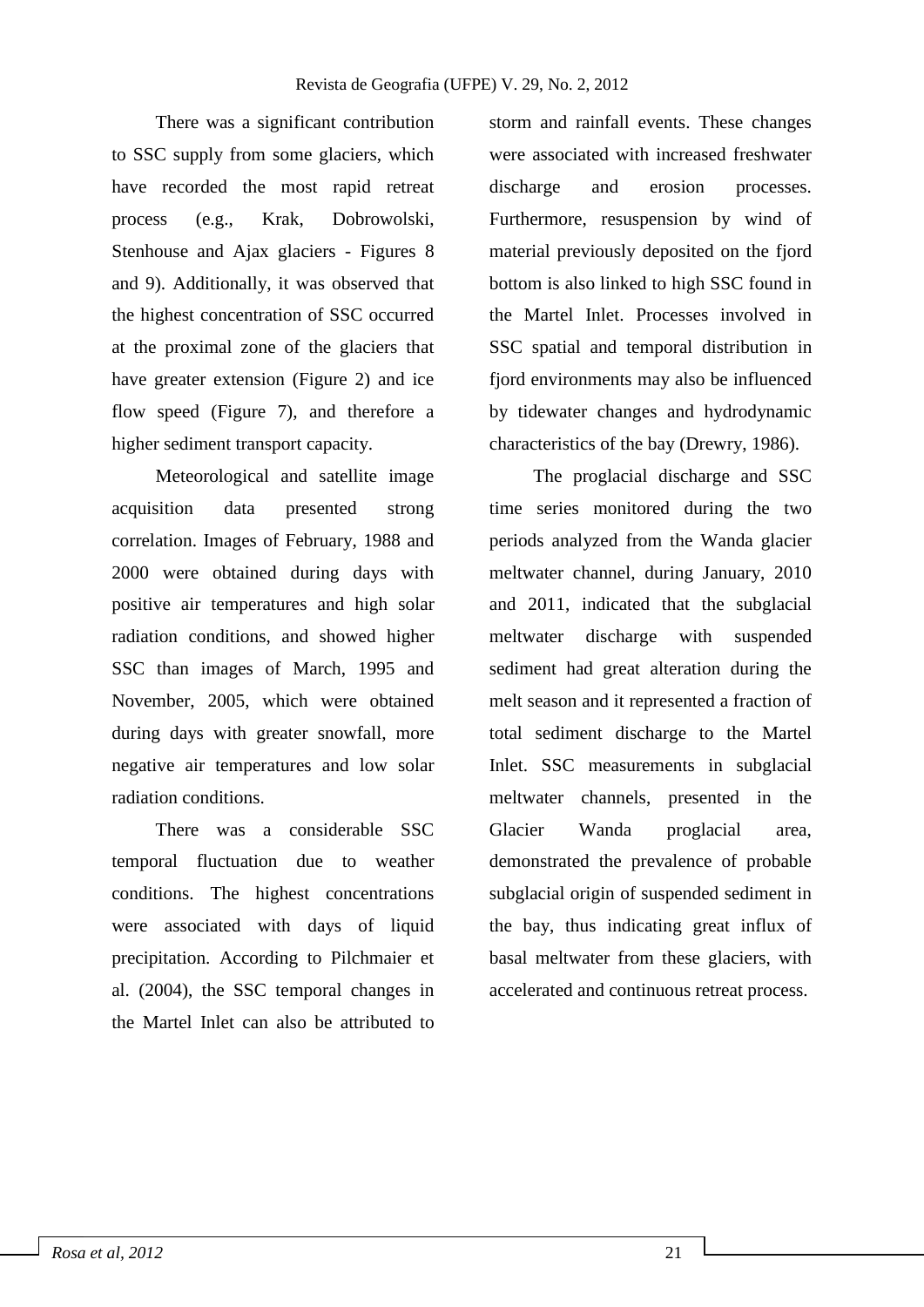Figure 8 – SSC spatial distribution from Krak (A) and Dobrowolski glaciers (B) (February, 2000).



Figure 9 – SSC spatial distribution from Stenhouse and Ajax glaciers, as seen on a Quickbird image color composite (RGB 321) processed by a linear contrast stretch, obtained in October, 2006.

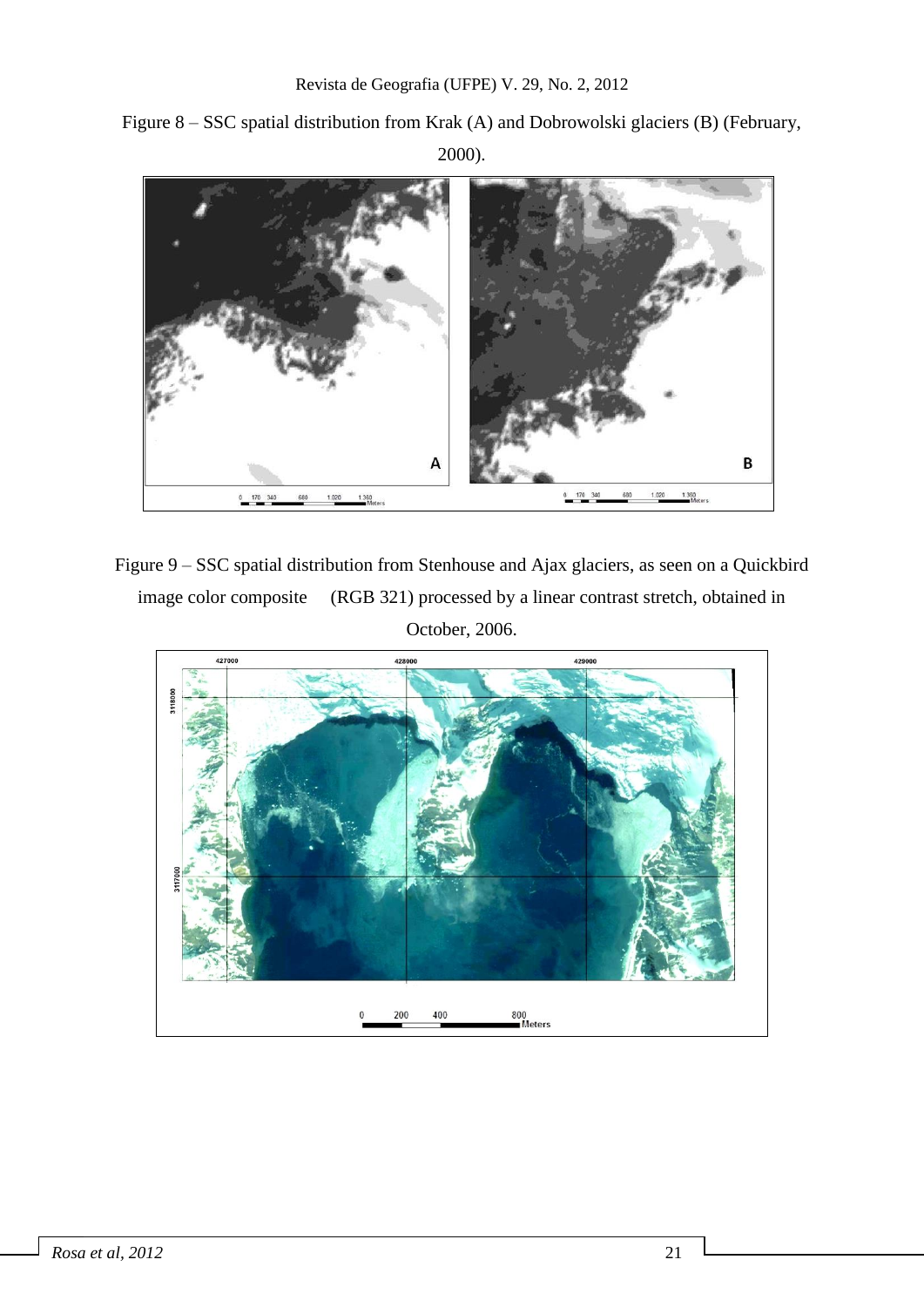The higher SSC from subglacial origin may be related to an effective rate of sediment removal due to intense glacier meltwater runoff, thus providing indicators to quantify the rate of sediment production, which is related to the degree of glacier basal sliding (i.e., represents the proportion of subglacial meltwater and is also linked to local precipitation). Additionally, the high concentration of sediment plumes in the proglacial area can indicate a high sediment production and indicates a warm basal thermal regime for local glaciers.

#### **CONSIDERAÇÕES FINAIS**

The proposed knowledge-based classification algorithm could be applied successfully for monitoring the SSC spatial and temporal variability and the glacial erosion processes. These processes could be associated with climate variability and glacier retreat, evidenced in the study area in the latest six decades.

The use of GIS techniques allowed us to evaluate the intensity of glacier sediment production processes in the Martel Inlet, related to glacier retreat and increased meltwater runoff. It could be used for the development of conceptual and numerical models of the processes involved in glacial dynamics and estuarine circulation related to the climate changes evidenced in the study area.

Differences in SSC spatial changes related to the month in which the image were obtained and measurements of meltwater discharge data showed strong seasonal and weather condition control in these processes.

We highlighted some difficulties in obtaining optical images without cloud cover in the study area, which could affect the analysis of temporal processes associated with glacier retreat. In addition, it was difficult to quantify more accurately the SSC, because the sensor signal was integrated with the entire water column. Thus, the samples collected in fieldworks became essential to check the classification accuracy and to estimate quantitatively the SSC in the fjord.

#### **BIBLIOGRAFIA**

ANDERSON, J.B; MOLNIA, B.F. Glacial-marine sedimentation. Short Course in geology. Vol. 9. American Geophysical Union, Washington. 1989. AQUINO, F.E. Sedimentação moderna associada à geleira de maré Lange. Pós– Graduação em Geociências, UFRGS, Porto Alegre, Brazil. [Modern sedimentation associated to the Lange tidewater glacier]. (In Portuguese). 106 p. 1999. BENN, D.I.; EVANS, D.J.A. Glaciers & Glaciation. London: Arnold, 734 p. 1998**.**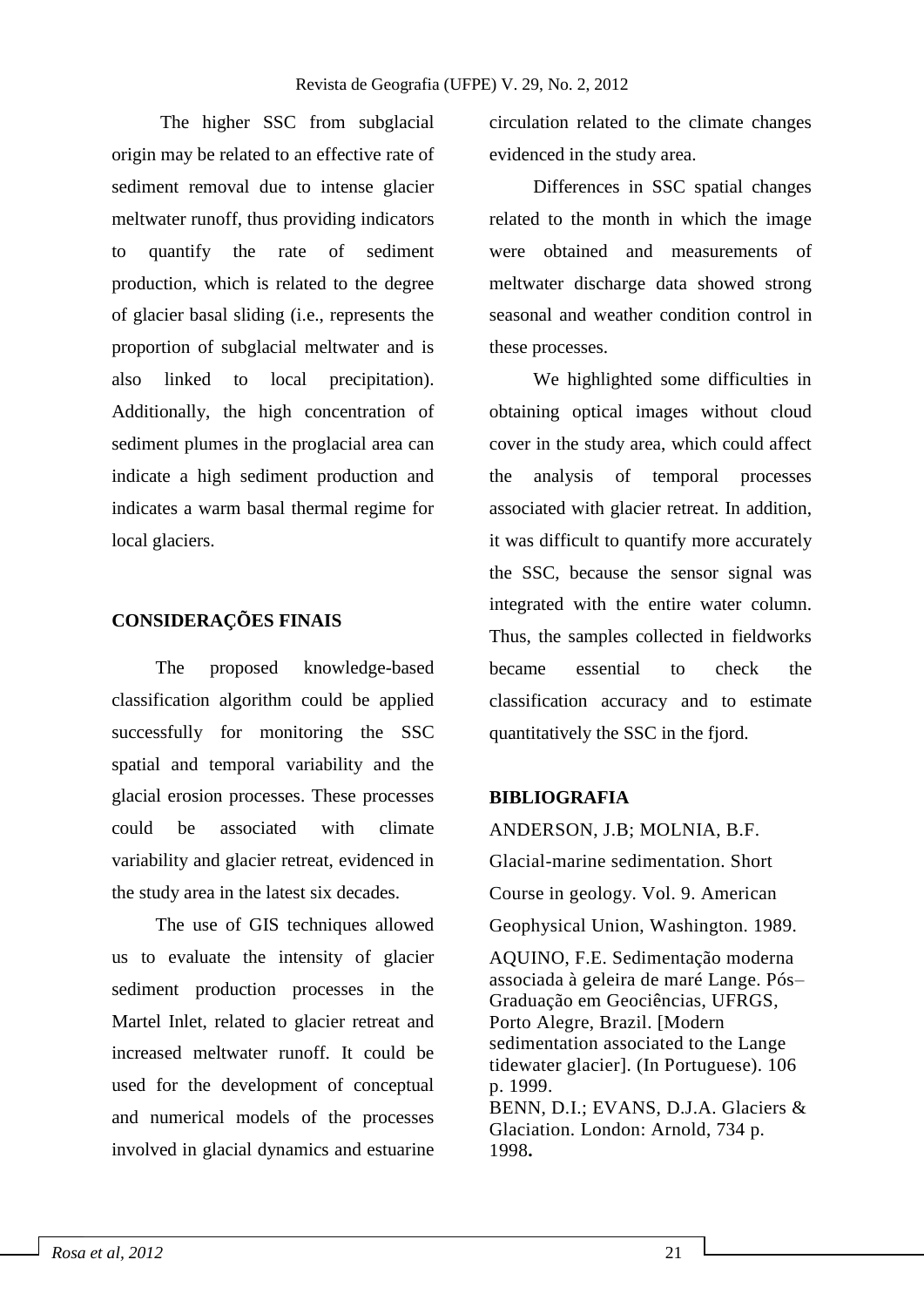BLINDOW, N.; SUCKRO, S.K.; RÜCKAMP, M.; BRAUN, M.; SCHINDLER, M.; BREUER, B.; SAURER, H.; SIMÕES, J.C. & LANGE, M. A. Geometry and thermal regime of the King George Island ice cap, Antarctica, from GPR and GPS. [Annals](http://www.ingentaconnect.com/content/igsoc/agl)  [of Glaciology,](http://www.ingentaconnect.com/content/igsoc/agl) Volume 51, Number 55, June 2010, p. 103-109(7). 2010.

Braun, M.; Goßmann, H. Glacial changes in the area of Admiralty Bay and Potter Cove, King George Island, Antarctica. In: Beyer, M. & Boelter M. (ed.): GeoEcology of Terrestrial Antarctic Oases, Springer Verlag, p. 75- 89. 2002.

BRAUN, M.; SAURER, H.; SIMÕES, J.C.; VOGT, S.; GOßMANN, H. The influence of largescale atmospheric circulation on surface energy balance and ablation on King George Island, Antarctica. International Journal of Climatology, p. 21-36. 2001.

BREMER, U.F. Morfologia e bacias de drenagem da cobertura de gelo da Ilha Rei George, Antártica. Pós–Graduação em Geociências, UFRGS, Porto Alegre, Brazil. [Morphology and drainage basins of the King George Island ice cover, Antarctica]. (In Portuguese). 1998.

CROSTA, A.P. Processamento Digital de Imagens de Sensoriamento Remoto. Campinas: IG/UNICAMP, 170 p. [Digital imagem of the remote sensing processing]. (In Portuguese). 1993.

DOMACK, E.W.; ISHMAN, S.E. Oceanographic and physiographic controls on modern sedimentation within Antarctic fjordes: Geological Society of America Bulletin, 105, p. 1175-1189, 1993. doi: 10.1130/ 0016- 7606(1993)105<1175:OAPCOM>2.3.C O;2.

DOMACK, E.W., BURKLEY; L.A.; WILLIAMS, C.R. Character of modern glacial marine sediments: Antarctic

Peninsula and South Shetland Islands. Antarctica Journal, p.113 -115. 1989.

DREWRY, D. Glacial Geologic Processes. Londres: Edward Arnold, 276 p. 1986.

FERRANDO, F.A., VIEIRA, R., ROSA, K.K. Sobre el calentamiento global en la Isla Rey Jorge: procesos y evidencias en el glaciar Wanda y su entorno. Revista Informaciones Geográficas, v.41, p.25- 40. 2009.

GRIFFITH, T.W.; ANDERSON, J.B. Climatic control of sedimentation in bays and fjords of the northern Antarctic Peninsula. Marine Geology, 85, p.181- 204. 1989.

GRUBER, N.L.S. Contribuição ao estudo da sedimentação glacio–marinha da Baía do Almirantado, Ilha Rei Jorge, Antártica. [A contribution for the understanding of the Glacio–marine sedimentation in Admiralty Bay, King George Island]. Dissertação de Mestrado, Universidade Federal do Rio Grande do Sul, 174p. (In Portuguese). 1990.

LORENZZETTI, J.A.; NEGRI, E.; KNOPPERS, B.A.; MEDEIROS, P.R.P. Uso de imagens de LANDSAT como subsídio ao estudo da dispersão de sedimentos na região da foz do rio São Francisco. In: Anais do XIII Simpósio Brasileiro de Sensoriamento Remoto, Florianópolis, p. 3429-3436. 2007. [The use of the Landsat image with subsidies to study the dispersion of sediments in the mouth of the river San Francisco]. (In Portuguese).

MENDES, C.A.B.; CIRILO, J.A. Geoprocessamento em Recursos Hídricos – princípios, integração e aplicação. Porto Alegre: ARRH, 536p. 2001. [GIS in Water Resources principles, integration and application]. (In Portuguese).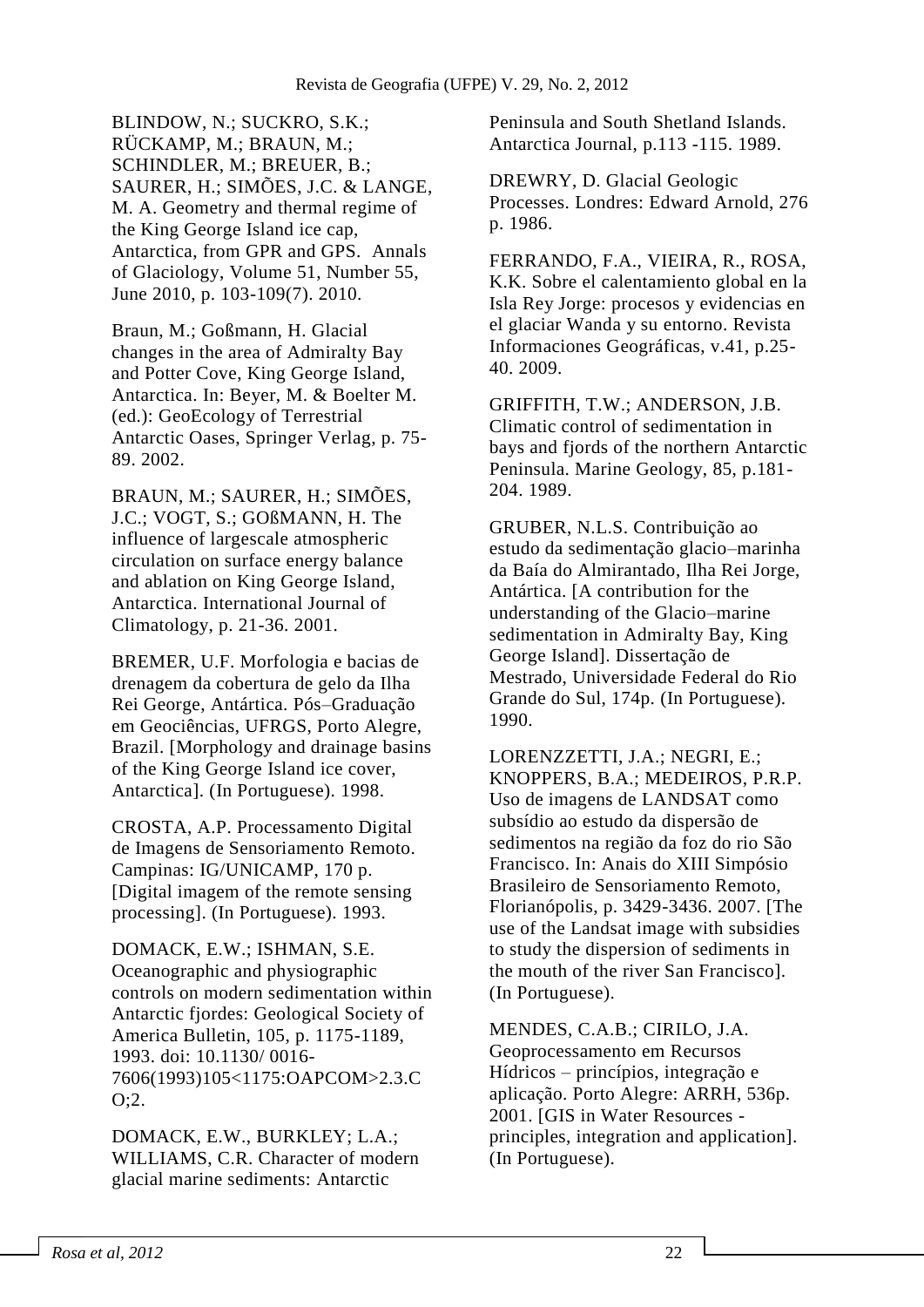MOLL, A.; BRAUN, M. Determination of glacier velocities on King George Island (Antarctica) by DINSAR. Geoscience and Remote Sensing Symposium, 2006. IGARSS 2006. IEEE International Conference. p. 1236–1239.

PARK, B.-K., S.-K. CHANG, H. I. YOON; CHUNG, H. Recent retreat of ice cliffs, King George Island, South Shetland Islands, Antarctic Peninsula. Annals Glaciology, 27, p. 633-635. 1998.

PECHERZEWSKI, K. 1980. Distribution and quantity of suspended matter in Admiralty Bay (King George Island, South Shetland Islands). Polar Research, 1, p. 75-82.

PILCHMAIER, M.; AQUINO, F.E.; SILVA, C.S.D.; BRAUN, M. Suspended sediments in admiralty Bay, King George Island (Antarctica). Pesquisa Antártica Brasileira, 4, p. 77-85. 2004.

RAKUSA-SUSZCZEWSKI, S (Ed.). The maritime Antarctic coastal Ecosystem of Admiralty Bay. Warsaw:Polish Academy of Sciences, p. 216. 1993.

RITCHIE, J.C; SCHIEBE, F.R. Monitoring suspended with remote sensing techniques. Hidrology Aplication of Space Technology. IAHS Publication, 160p. 1986.

ROSA, K.K.; VIEIRA, R.; HAMMES, D.F.; MARQUETTO, L.; SIMOES, L.F.; SCALCO, P.A.; SIMÕES, J.C. Sediment yield and transport processes by subglacial meltwater channels - Wanda glacier, King George Island, Antarctica In: XXXI SCAR Open Science Conference, 2010, Buenos Aires. Abstracts XXXI SCAR. 2010.

ROSA, K.K.; VIEIRA, R.; FERRANDO, F.A.; SIMÕES, J.C. Feições sedimentológicas e geomorfológicas do ambiente de deglaciação das geleiras

Wanda e Ecology, ilha Rei George, Antártica. Pesquisas em Geociências (UFRGS), v.36, p.315-326. 2009. [Sedimentological and geomorphological landforms of the deglaciation environmental of the Wanda and Ecology glaciers, King George Island, Antarctica]. (In Portuguese).

ROSA, K.K.; VIEIRA, R.; SIMÕES, J.C. Dinâmica glacial e características sedimentares resultantes na zona proglacial da geleira Ecology, Baía do Almirantado, ilha Rei George, Antártica. Revista Brasileira de Geomorfologia. , v.7, p.2. 2006. [Glacial dynamic and sedimentary characteristics result in proglacial zone at Ecology glacier, Admiralty Bay, King George Island, Antarctica]. (In Portuguese).

SIMÕES, J.C.; BREMER, U.F. Investigations of King George Island ice cover using ERS-1/SAR and SPOT imagery. Revista SELPER, 11 (1-2), p. 56-60. 1995.

SIMÕES, J.C.; BREMER, U.F.; AQUINO, F.E.; FERRON, F.A. Morphology and variations of glacial drainage basins in King George Island icefield, Antarctica. Annals of Glaciology, 29, p. 220-224. 1999.

SYVITSKI, J.P.M. On the deposition of sediment within glacier-influenced fjordes: Oceanographic controls. Marine Geology, 85, p. 301-329. 1989.

VIEIRA, R.; ROSSATO, M.S.; SIMÕES, J.C.; AQUINO, F.E. Feições Morfológicas Associadas ao Ambiente de Deglaciação da Geleira Ecology, ilha Rei George, Antártica. Revista Brasileira de Geomorfologia, 2; p.51-64. 2005. [Geomorphicas landforms associated with deglaciation enviromment of the Ecology glacier, King George Island, Antarctica]. (In Portuguese).